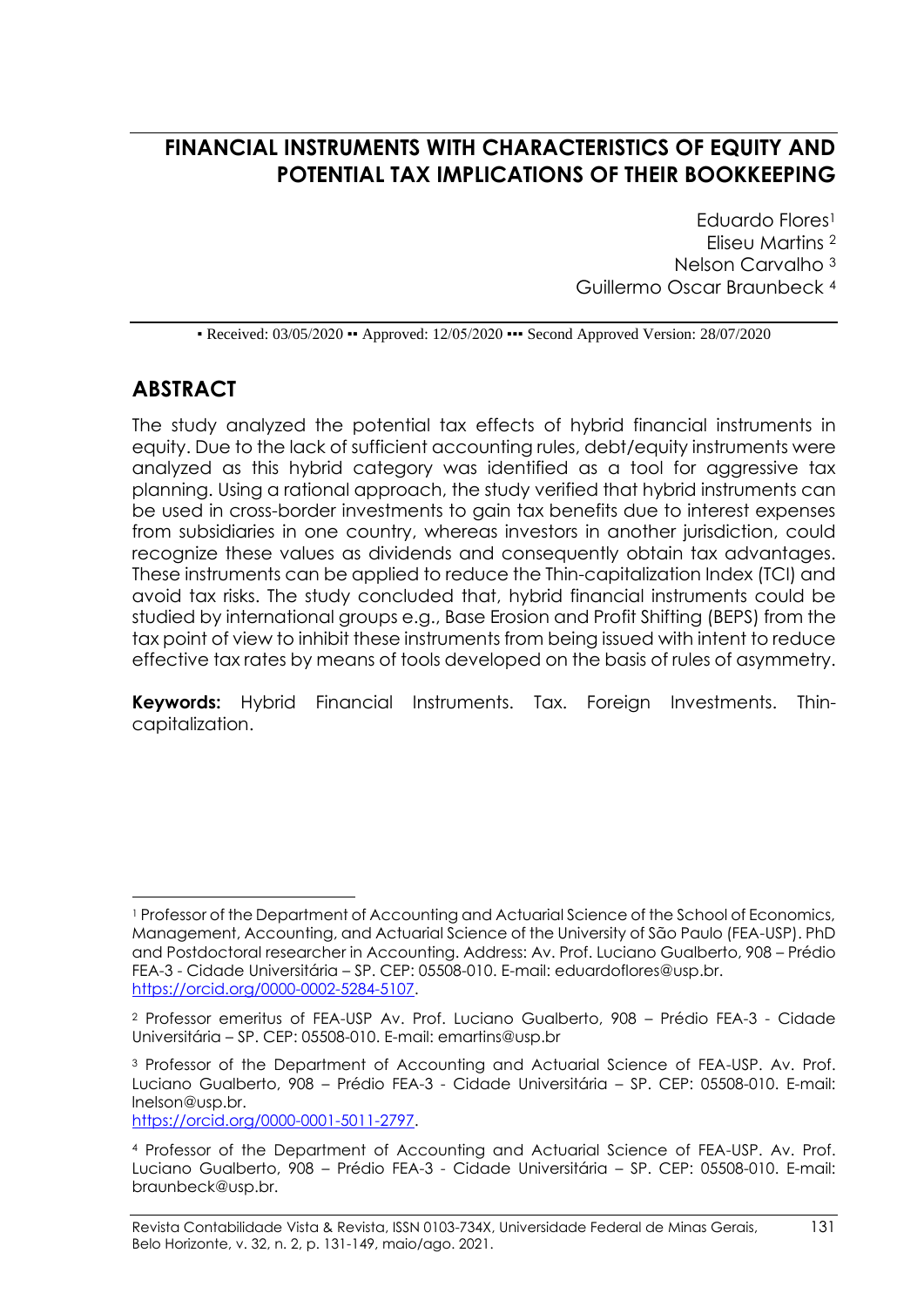# **INSTRUMENTOS FINANCEIROS COM CARACTERÍSTICAS DE PATRIMÔNIO E POTENCIAIS IMPLICAÇÕES TRIBUTÁRIAS DE SUA CONTABILIZAÇÃO**

### **RESUMO**

O objetivo central deste artigo é avaliar potenciais implicações tributárias do registro contábil de instrumentos financeiros com características de patrimônio. Foram analisados, mais especificamente, os híbridos de capital e dívida em razão da ausência de tratamentos contábeis específicos para esses títulos, bem como das alegações de que essa categoria vem sendo utilizada como um potencial instrumento para arrojados planejamentos tributários. Por meio de uma abordagem lógico-dedutiva, verificou-se que os híbridos de capital e dívida podem ser empregados em contextos em que há investimentos internacionais, com a intenção de que investidas em uma jurisdição se valham da dedutibilidade fiscal dos juros, enquanto investidoras localizadas em outro domicilio fiscal possam reconhecer os mesmos proventos como dividendos recebidos e, por conseguinte, não os tributar ou tributá-los a taxas reduzidas. Nesse cenário, os híbridos funcionariam à espécie de conversores financeiros com a finalidade de reduzir a carga tributária do grupo. Do mesmo modo, verificou-se que os referidos instrumentos financeiros podem ser aplicados como forma de reduzir os índices de subcapitalização, potencialmente afastando o risco de glosa fiscal por descumprimento das regras dessa natureza. Em linhas gerais, conclui-se que, sob o enfoque fiscal, os instrumentos híbridos devem ser estudados por meio de grupos interjurisdicionais (e.g. BEPS), visando impedir sua emissão com o propósito de redução da carga tributária por meio de artifícios criados sobre assimetrias de ordenamentos jurídicos.

**Palavras-chave**: Instrumentos Financeiros com Características de Patrimônio Líquido. Instrumentos Financeiros Híbridos. Tributação. Investimentos Estrangeiros. Subcapitalização.

### **1 INTRODUCTION**

The impact of taxation on profit has been subject of discussion in the field of corporate finance for many years. One example is the adjustment made by Modigliani and Miller in 1963 to their seminal work published in 1958, wherein they reconsidered their previous assumptions because of a new understanding of how the capital structure of organizations can affect profit-related taxes and consequently, the value of corporations.

A wide range of studies have addressed the topic of capital structure, and, among its main considerations, the tax argument gains expressive contours because it directly affects the expected returns of the investors (Lee & Tu, 2011; Cigola & Pecatti, 2005; Gupta & Newberry, 1997; Myers, 1984; Myers & Majluf, 1984; Miller, 1977; Ross, 1976).

Kahraman, Beskese and Ruan (2004) stress that investors rely on discounted cash flow models to make their decisions. More specifically, the authors emphasize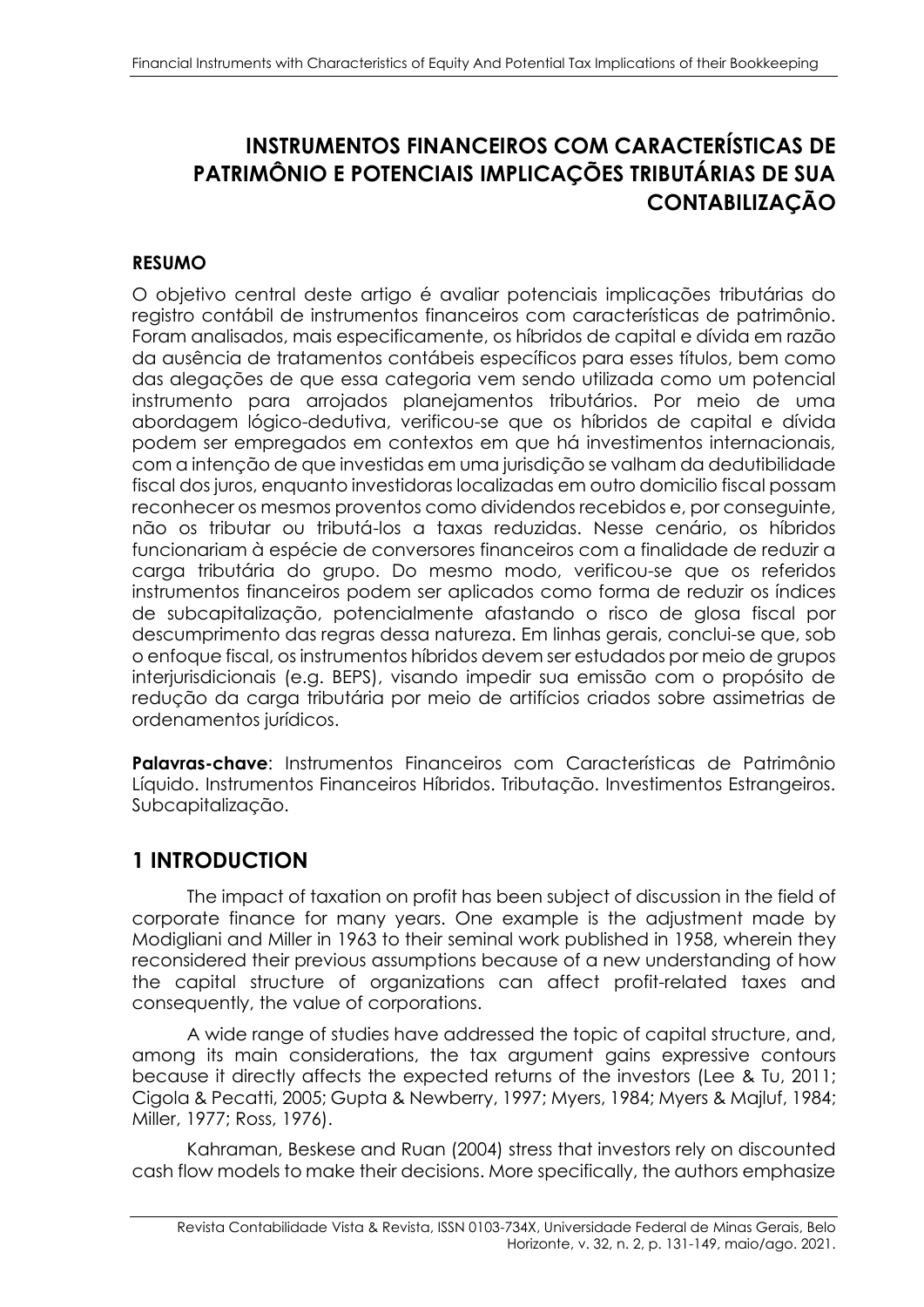that dividends come from profits after taxation, which is why the issue of taxes from a capital structure perspective is relevant. To complement this, Bade (2009, p. 1476) clarifies that "one of the most important equations in modern finance theory and practice is the WACC textbook formula accounting for the capital structure and resulting tax consequences on valuing a stream of cash flows."

In this association between capital structure and taxation on profit, it is possible to mention without prejudice to other readings, that the interest paid on loans and financing, when taken as deductible for tax purposes, reduces taxable profits and thus achieves the concept of tax savings. Nonetheless, with regard to composition, there is a balance that is expected between the financial liabilities and owners' equity of the organizations. As debt instruments offer benefits that reduce the effective tax burden, they also increase financial leverage and expose companies to a situation of less liquidity and greater vulnerability.

It is important to note that although equity instruments improve financial indicators by reducing leverage and increasing cash and cash equivalents, they generally have higher capital-raising costs. This is because the allocators of economic resources will be tied to the position of the investors (e.g., Oztekin & Warr, 2014; Lee & Gentry, 1995; Bonaimé, Myers, & Majluf, 1984), thus subjecting them to the risks of the operations of the organizations in which they participate as holders of residual rights over the net assets of the company in which they have invested.

This dichotomous context—wherein debt instruments reduce tax burden but worsen financial indicators and, in contrast, equity securities improve these indicators but result in higher capital-raising costs—has given rise to hybrid financial instruments. According to Hopkins (1996, p. 33), they are "financial instruments which include characteristics of both debt and equity".

Hopkins (1996) asserts that hybrid instruments are financial products that combine the characteristics of pure, simple debt, which may involve certain particularities, such as degrees of subordination in the event of extrajudicial liquidation, with other characteristics of capital, which may (or may not) involve equity interest in the results of the issuer, up to certain limits. They are hybrid, as expressed in the word itself, in that they emanate from the crossing of different species or strains. 5

While the understanding behind these contracts submits to an almost intuitive reasoning over the aforementioned hybridism, formalization of the accounting process<sup>6</sup> for such securities is extremely complex, especially in a system based on principles, such as the International Financial Reporting Standards (IFRS). This is demonstrated by a project in the International Accounting Standards Board (IASB), which aims to issue clearer rules for the accounting treatment of financial instruments with characteristics of equity, a term that would encompass the entire

<sup>&</sup>lt;sup>5</sup> For more details: In this study, we do not comply with the IFRS definition of hybrid securities, as the reader will understand further on.

We refer to the accounting process as the reporting, measurement, and disclosure stages of an economic event in financial statements.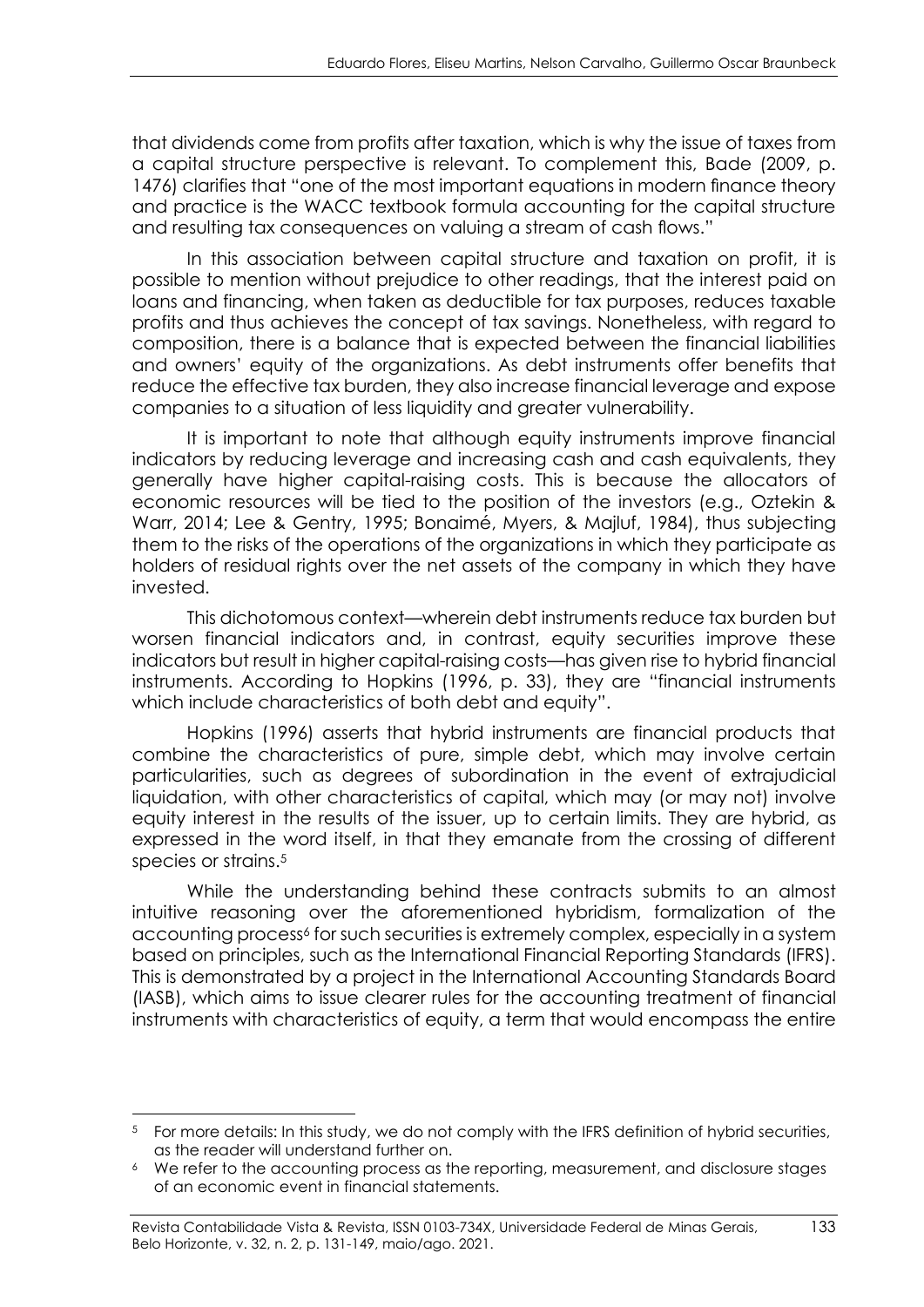spectrum of financial products that blend characteristics between financial liabilities and equity instruments (IASB, 2019).

In this context, this study sets out to investigate the potential tax effects resulting from the accounting of hybrid instruments. Therefore, we applied deductive logic, which, according to Martins and Theóphilo (2009), can be considered a process whose basis lies in the chosen assumptions consistent with dialectical logic.

It is imperative to emphasize that this study does not intend to exhaust or end the discussion that has already been set out. The main focus of this study was to assess how reporting of this type of contract can affect taxation on profits from two different perspectives: (i) obtaining tax cuts given a context of investments among different jurisdictions and (ii) affecting thin capitalization rules.

No assessments for any location were made regarding specific tax rules. The central proposition of this study was to establish guidelines on using this type of instrument for tax planning purposes, without specifically noting its practice in specific jurisdictions.

The perspectives adopted to develop this study resulted from comments expressed by the Organization for Economic Cooperation and Development (OECD, 2012):

> There are financial instruments that include characteristics of both debt and equity (or seen from the creditor/shareholder: loan and shares). These financial instruments are usually known as hybrid financial instruments and include instruments such as preferred shares and profit participating loans.

> Member states will not necessarily qualify these hybrid instruments in the same way. If there is a mismatch in the qualifications of such financial instruments between member states (i.e. as debt in one jurisdiction and as equity in the other), double non-taxation might occur. (OECD, 2012, p. 6)

In summary, asymmetric treatment among countries with respect to the taxation of revenues or expenses arising from hybrid financial instruments could potentially generate imbalances in the allocation of economic resources by investors. More notably, the benefits arising from gaps in the tax regulation of these contracts cause the real rates of return on investments to change. Consequently, capital allocators are expected to find incentives for arbitration to direct their cash flows to jurisdictions that permit the use of hybrid securities as a tax planning tool.

The rest of this study was organized as follows. Section (2) examines the concept of hybrid financial instruments in light of the different interpretations of this terminology. Section (3) addresses the disparities in the use of such contracts for tax cuts through international investments. Section (4) contextualizes how hybrid instruments would affect thin capitalization rules. Our final thoughts in Section (5) sum up the main points and conceptions discussed.

## **2 WHAT ARE HYBRID FINANCIAL INSTRUMENTS AFTER ALL?**

Without the intention to exhaust other interpretations, it is possible to mention that the term "hybrid instruments" has been used deliberately by the academic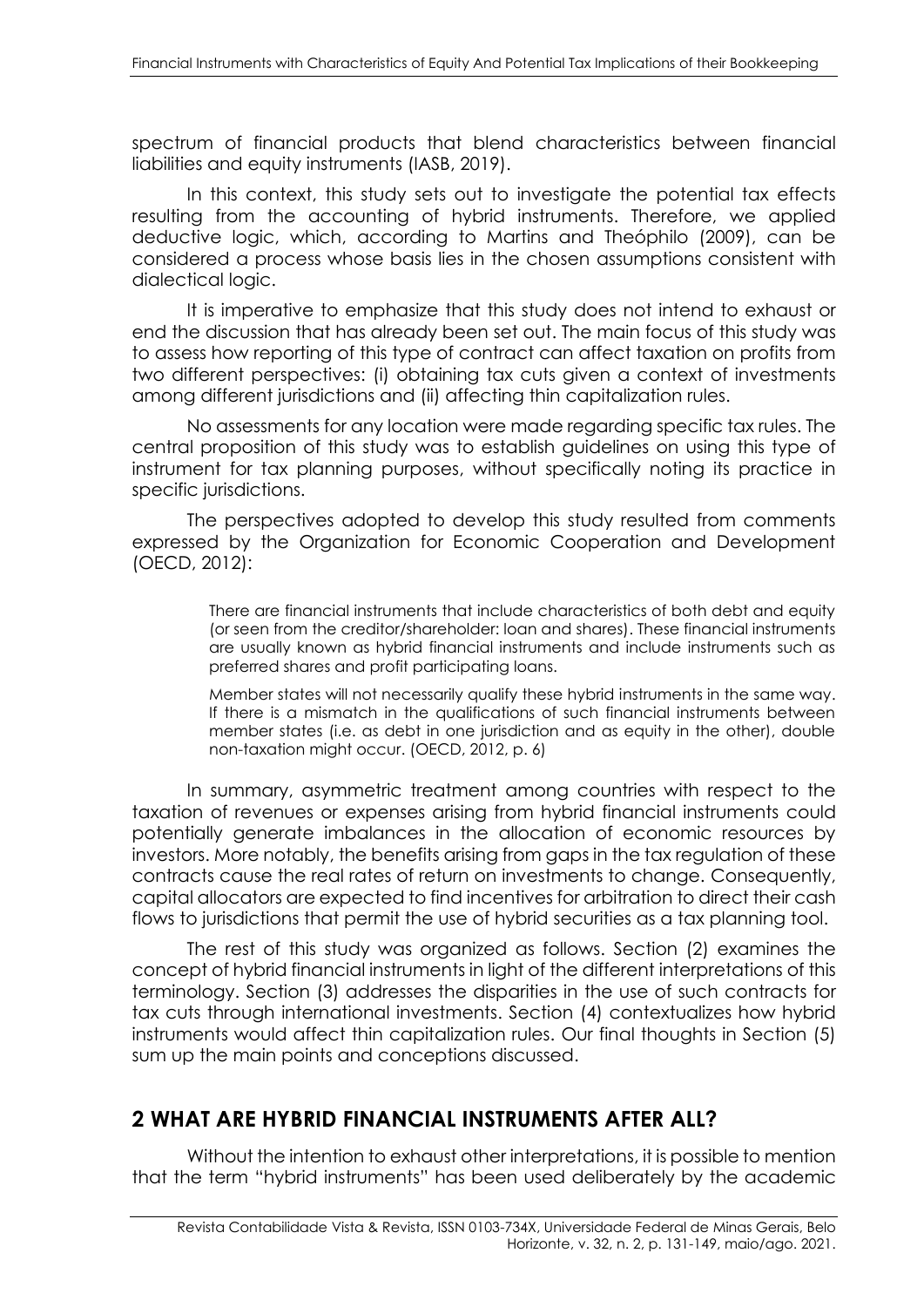community connected to accounting and finance, financial institutions, and investors to designate securities linked to capital-raising that combine both the characteristics of debt securities and equity instruments. Some examples of financial instruments that could be listed as hybrid are financial products such as perpetual bonds, convertible bonds, redeemable preference shares, among others.

It is noteworthy, however, that a list of all the financial instruments eligible for the hybrid concept cannot be drawn up based on the aforementioned perspective, especially since there are "infinite" possibilities for the preparation of these products, which in this sense outdates any inventory quickly, and consequently the initiative becomes counterproductive.

Accordingly, it is essential to understand the components of this category of financial instruments, such that a hybrid instrument is reported through its taxonomy. For this purpose, it is opportune to conduct a review from the most basic to the most advanced concepts on the subject.

According to paragraph 11 of IAS 397, "a financial instrument is any contract that gives rise to a financial asset for the entity and a financial liability or equity instrument for another entity," as translated by way of CPC 38 in Brazil. This approach explains the contractual nature of this category of elements as well as the expectation that financial assets for one entity correspond to financial liabilities or equity instruments for another entity.

The definition provided by IAS 39 offers a potentially adequate understanding for a variety of transactions involving financial instruments. Nevertheless, its deterministic, tight characterization of the positions between the parties involved in a contract of this nature seems to have led to the emergence of a new concept, a term coined hybrid financial instruments.

The term hybrid also appears in IAS 39, as shown by the following excerpt describing the term: "10. An embedded derivative is a component of a hybrid (combined) instrument that also includes a non-derivative host contract – with the effect that some of the cash flows of the combined instrument vary in a way similar to a standalone derivative".

As suggested by IAS 39 with regard to the term "hybrid instrument," it indicates that there is a principal, non-derivative contract, in addition to a derivative. We note that this definition is not in any way similar to the aforementioned positions by Hopkins (1996). From an accounting perspective, the definitions presented by both are closer to the concept of compound instruments, as provided by IAS 32, translated as CPC 39<sup>8</sup> in Brazil, more specifically in the following subparagraph: "28. The issuer of a non-derivative financial instrument shall evaluate the terms of the financial instrument to determine whether it contains both a liability and an equity component".

In summary, hybrid instruments taken from a non-accounting perspective are contracts that combine characteristics of both capital-raising sources, whether in the form of financial liabilities or equity instruments (e.g., Johannesen,

These definitions have not changed with the publication of IFRS 9 - Financial Instruments, which came into effect in 2018. Free translation.

Free translation.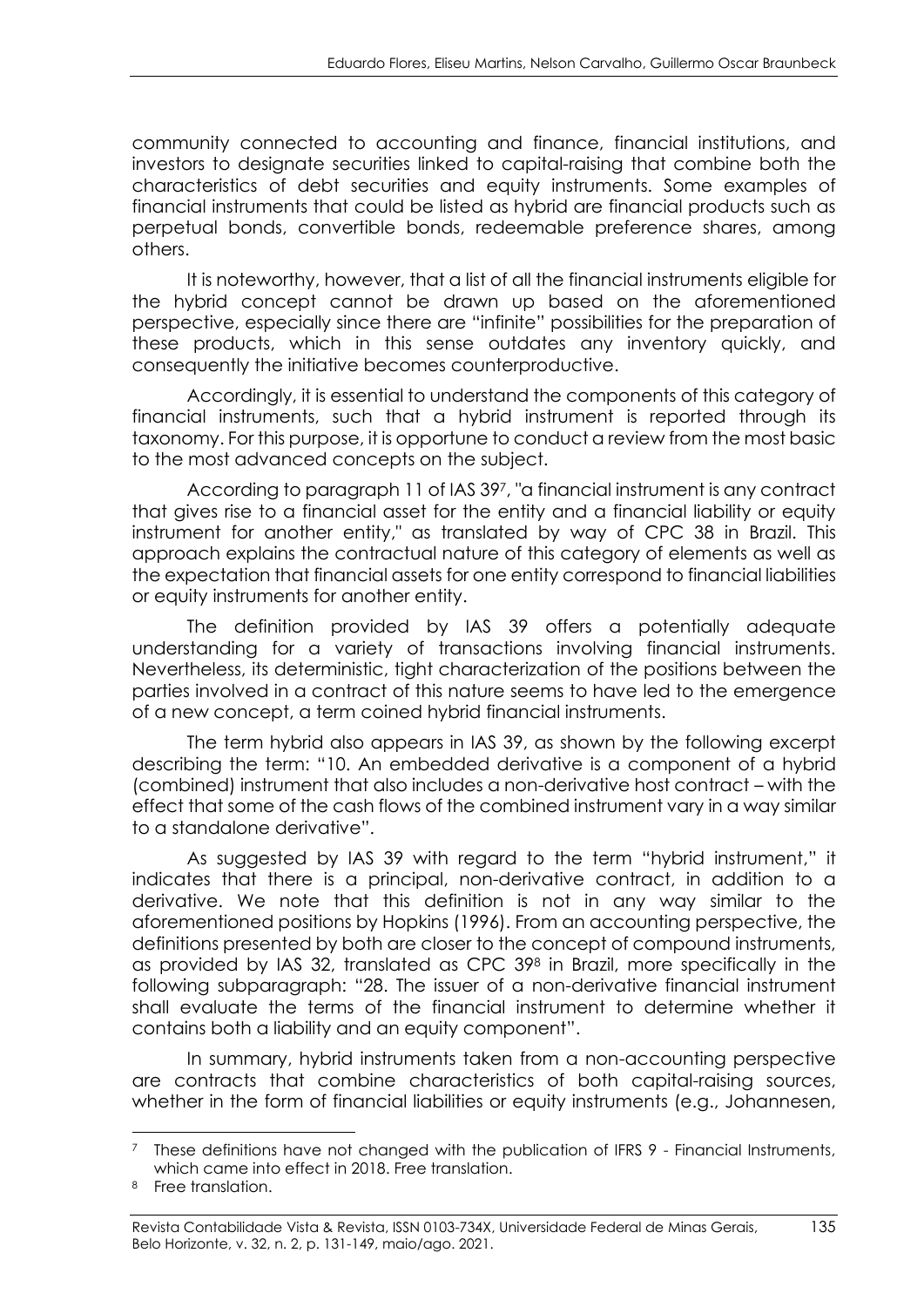2014; Barsh, 2012; Dutordoir & Gucht, 2007; Ammann, Kind & Wilde, 2003; Lee & Figlewicz, 1999; Roon & Veld, 1998; Hopkins, 1996). In terms of the accounting standards, hybrid instruments are formed by the combination of derivative and non-derivative instruments in the same contract (IAS 39). Compound instruments arise from transactions that result from the joint presence of at least one equity instrument accompanied by a financial liability (IAS 32).

This terminological imprecision can be attributed to a relevant portion of the problems related to the subject, evidently, the academic community, standard setters, and market professionals have tried to define the term as if the expression portrayed a single type of contract. However, the taxonomy of transactions reveals that the concept is closer to a genre or a nexus of distinct possibilities, as shown in Figure 1.

Component A represents the outlook for debt and equity securities traded in spot markets, while component B denotes a set of first-generation derivatives which, when combined with items from component A, result in contracts with embedded derivatives.

Structured transactions are the result of a mixture of primary instruments, which allow us to understand the economic nature of their debt, equity, or both (in the case of compound securities, as provided in IAS 32). The designated mezzanines indicate the financial instruments in Brazil that have been referred to as "capital and debt hybrid instruments." It can be established that the term mezzanine illustrates the idea that something exists between the two sets. Hybrid instruments of this nature would be placed between liabilities and owners' equity given the consideration of their characteristics.



**Figure 1** – Taxonomy of hybrid financial instruments Source: Adapted from Barsch (2012).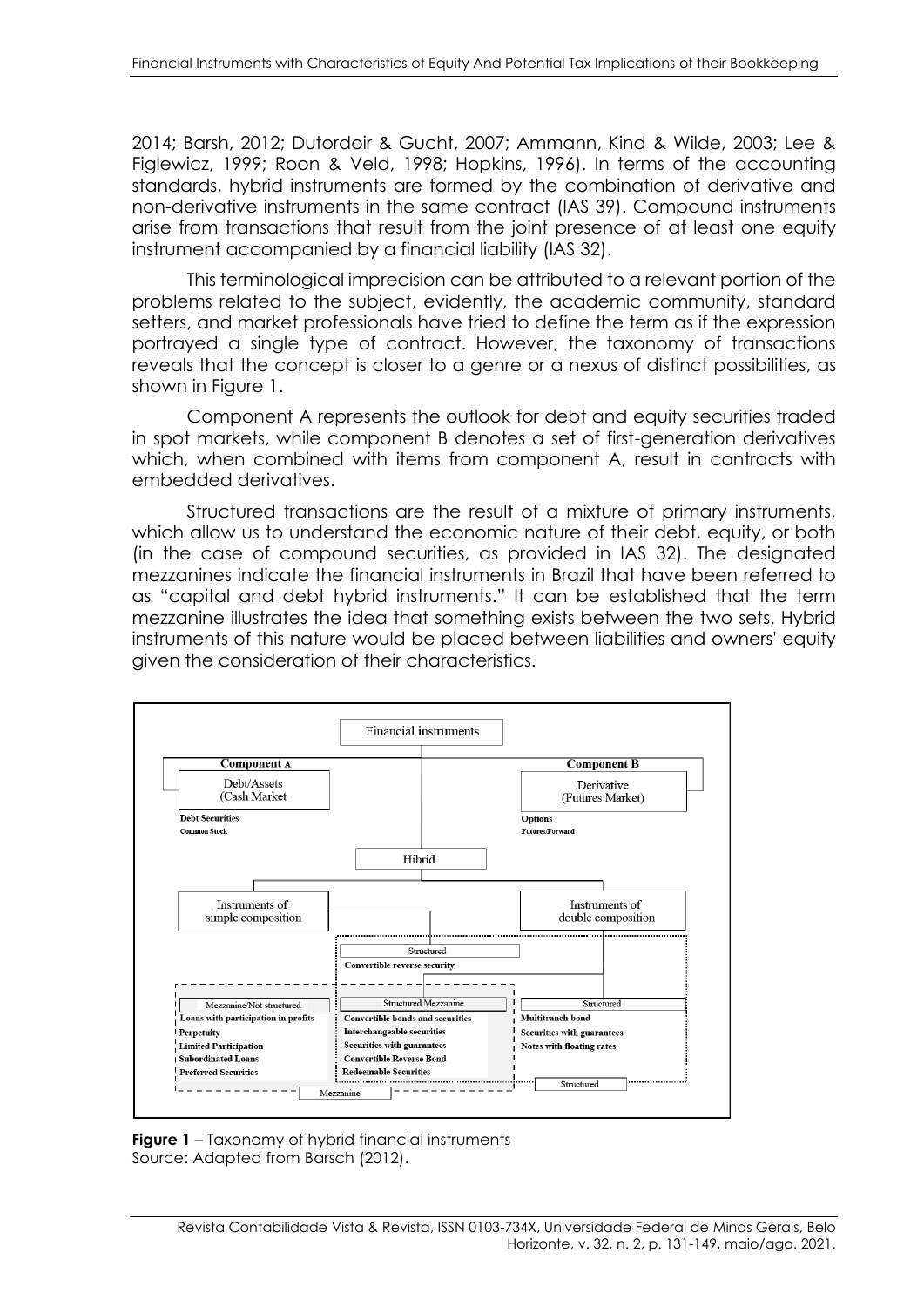The IASB (2019) initiated the project "Financial Instruments with Characteristics of Equity," possibly aware of this terminological diversity and its implications in the accounting treatment of this list of financial instruments, which proposes a new nomenclature for these securities, with the purpose to clarify which aspects to observe for the accounting records of these papers.

In this context, financial liability or owners' equity are classified based on the details of the securities, which are, minimally, its (a) form of payment, (b) term to maturity, (c) subordination to other debt and equity instruments, and (d) repurchase rights (e.g., IASB, 2019; Hopkins, 1996).

Within these aspects, it can be established that hybrid financial instruments are not confined to a single category of products or contracts, as expressed in the new nomenclature provided by the IASB (2019); it would therefore be a mistake to seek guidelines for an exhaustive definition for this terminology. Barsch (2012) corroborates this finding by indicating that these instruments do not contemplate borderline definitions. Johannesen (2014, p. 40)<sup>9</sup> underscores that this complexity in definition arises from the possibility of hybrid instruments combining characteristics of debt and equity in different ways.

Thus, it is possible to establish that hybrid financial instruments can be understood as contracts related to capital-raising, which combine elements that are typical of debt and equity instruments, leaving accountants with the task of carrying out a substantiated analysis of the economic essence of such products to clearly determine their accounting records.

# **3 THE POTENTIAL TAX EFFECT OF HYBRID FINANCIAL INSTRUMENTS WITHIN THE CONTEXT OF INTERNATIONAL INVESTMENTS**

Capital structure has notable impact on the taxation of profit (e.g., Lee & Figlewicz, 1999; Lee & Gentry, 1995; Modigliani & Miller, 1963). More specifically, the deductibility of interest expenses is one of the points to consider when determining the capital structure of a given entity.

As for hybrid financial instruments, Lee and Figlewicz (1999) highlight that one of the key characteristics of these securities is the attainment of fixed yields based on profit or principal. Accordingly, these considerations can be interpreted as interest, which may result in the deductibility of such amounts from the tax base for taxable income.

Carvalho and Flores (2014) portray this scenario in the explanatory note by Telekom Austria, in which the company mentions using the deductibility from payments made as compensation for hybrid financial instruments.

Upon analysis of the explanatory note, it can be observed that Telekom Austria issued hybrid financial instruments and reported them as financial liabilities for the purposes of the local financial statements to obtain deductibility from the paid interest. However, the same securities were presented as equity instruments

<sup>9</sup> "hybrid financial instruments can combine characteristics of debt and equity in any number of ways."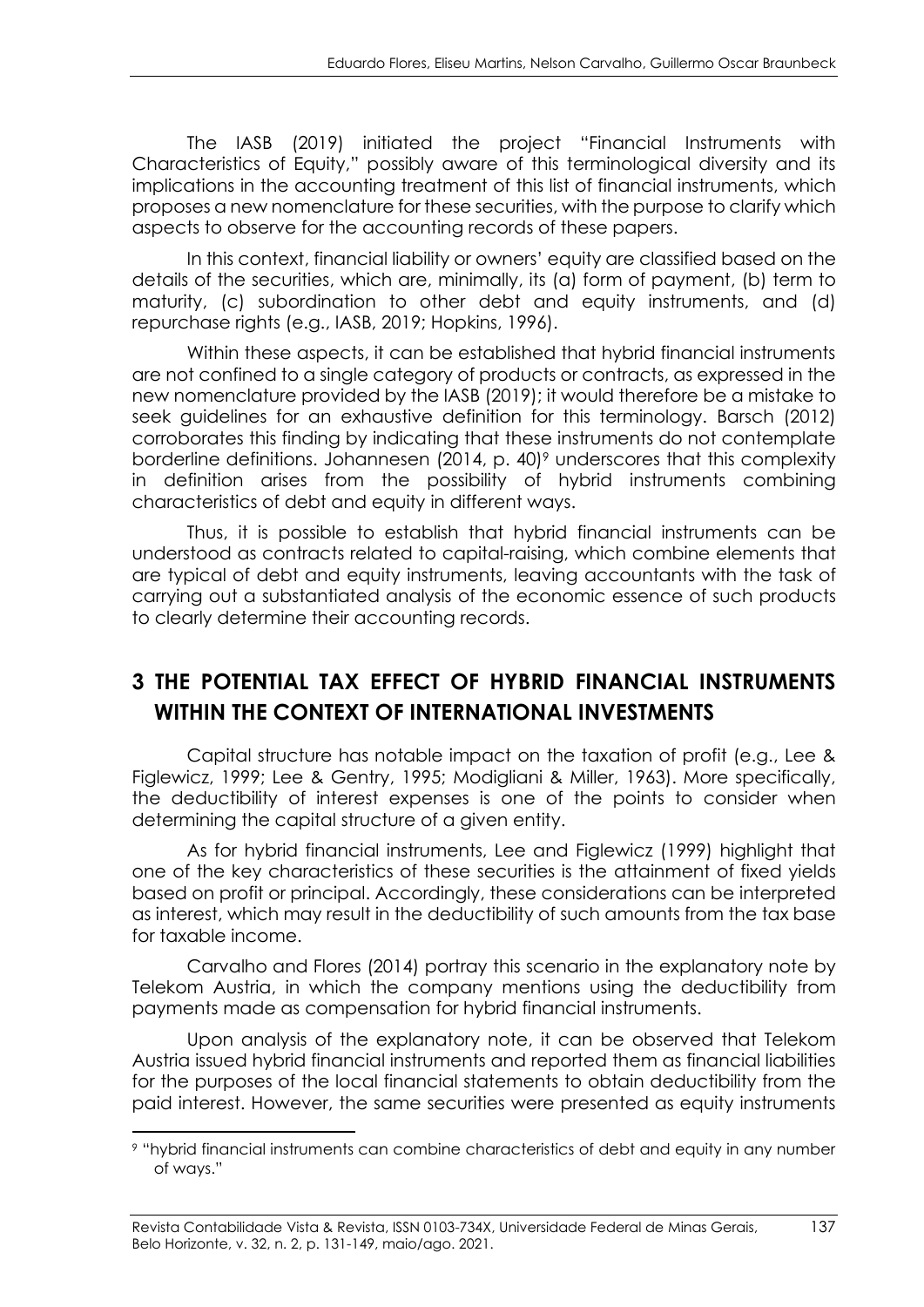in the consolidated statements (in IFRS), possibly in an attempt to reduce their financial leverage. In other words, a "double standard" (Telekom Austria, 2013, p. 81). 10

#### **Hybrid capital**

On January 24, 2013, Telekom Austria Group issued a hybrid bond with a volume of TEUR 600,000. The hybrid bond is a subordinated bond with indefinite maturity which is, based on its conditions, classified as stockholders' equity according to IFRS. Accordingly, related discount and issue cost in the amount of TEUR 11,752 were recorded net of a tax benefit of TEUR 2,938 in stockholders' equity. Therefore, stockholders' equity was increased by TEUR 591,186. The bond can be redeemed at the earliest after a period of five years. Additionally, Telekom Austria AG has an early termination right subject to certain conditions. The annual coupon amounts to 5.625% until the first reset date, February 1,2018. Subsequently there will be a reset date every five years. The coupon is established two days prior to the respective reset dates. Coupon payments will be recognised as dividend payments in stockholders' equity.

In the local financial statements, coupon payments are recognised as an interest expense in profit or loss according to Austrian GAAP. While the tax benefit resulting from the accrued interest is recognised in profit or loss according to local GAAP, it is recognised in stockholders' equity as "distribution of dividend" in the consolidated financial statements according to IAS 12. The net result attributable to hybrid capital holders is presented in the consolidated statements of profit or loss and equals accrued interest according to local GAAP amounting to TEUR 30,971, net of the relating tax benefit of TEUR 7,698, which is recognised in stockholders' equity.

Johannesen (2014, p. 40) stresses that, "The rules demarcating debt and equity for tax purposes differ between countries, hence the possibility that a hybrid financial instrument is treated as equity in one country and debt in another." From this perspective, another strategy for obtaining tax benefits through the use of hybrid instruments would be through foreign investments. For Desgi et al. (2006),

<sup>10</sup> Free translation: *Capital Híbrido*

*Em 24 de janeiro de 2013, o Telekom Áustria Group emitiu um título híbrido com um volume de TEUR 600.000. O título híbrido é um título subordinado com prazo indeterminado que, com base em suas condições, é classificado como patrimônio líquido de acordo com o IFRS. Consequentemente, o desconto relacionado e o custo de emissão no valor de TEUR 11.752 foram registrados líquidos de um benefício fiscal de TEUR 2.938 no patrimônio líquido. Portanto, o patrimônio líquido foi aumentado em TEUR 591.186. O título pode ser resgatado após um período de cinco anos. Além disso, a Telekom Áustria AG tem um direito de rescisão antecipada, sujeito a determinadas condições. O cupom anual é de 5,625% até a primeira data de redefinição, em 1 de fevereiro de 2018. Posteriormente, haverá uma data de redefinição a cada cinco anos. O cupom é estabelecido dois dias antes das respectivas datas de redefinição. Os pagamentos de cupons serão reconhecidos como pagamentos de dividendos no patrimônio líquido.*

*Nas demonstrações financeiras locais, os pagamentos de cupons são reconhecidos como despesa de juros no resultado, de acordo com o GAAP austríaco. Embora o benefício fiscal resultante dos juros acumulados seja reconhecido no resultado de acordo com o GAAP local, é reconhecido no patrimônio líquido como "distribuição de dividendos" nas demonstrações financeiras consolidadas de acordo com a IAS 12. O resultado líquido atribuível ao capital híbrido detentores é apresentado nas demonstrações consolidadas do resultado e é igual a juros acumulados de acordo com o GAAP local no valor de TEUR 30.971, líquido do benefício fiscal relativo de TEUR 7.698, que é reconhecido no patrimônio líquido.*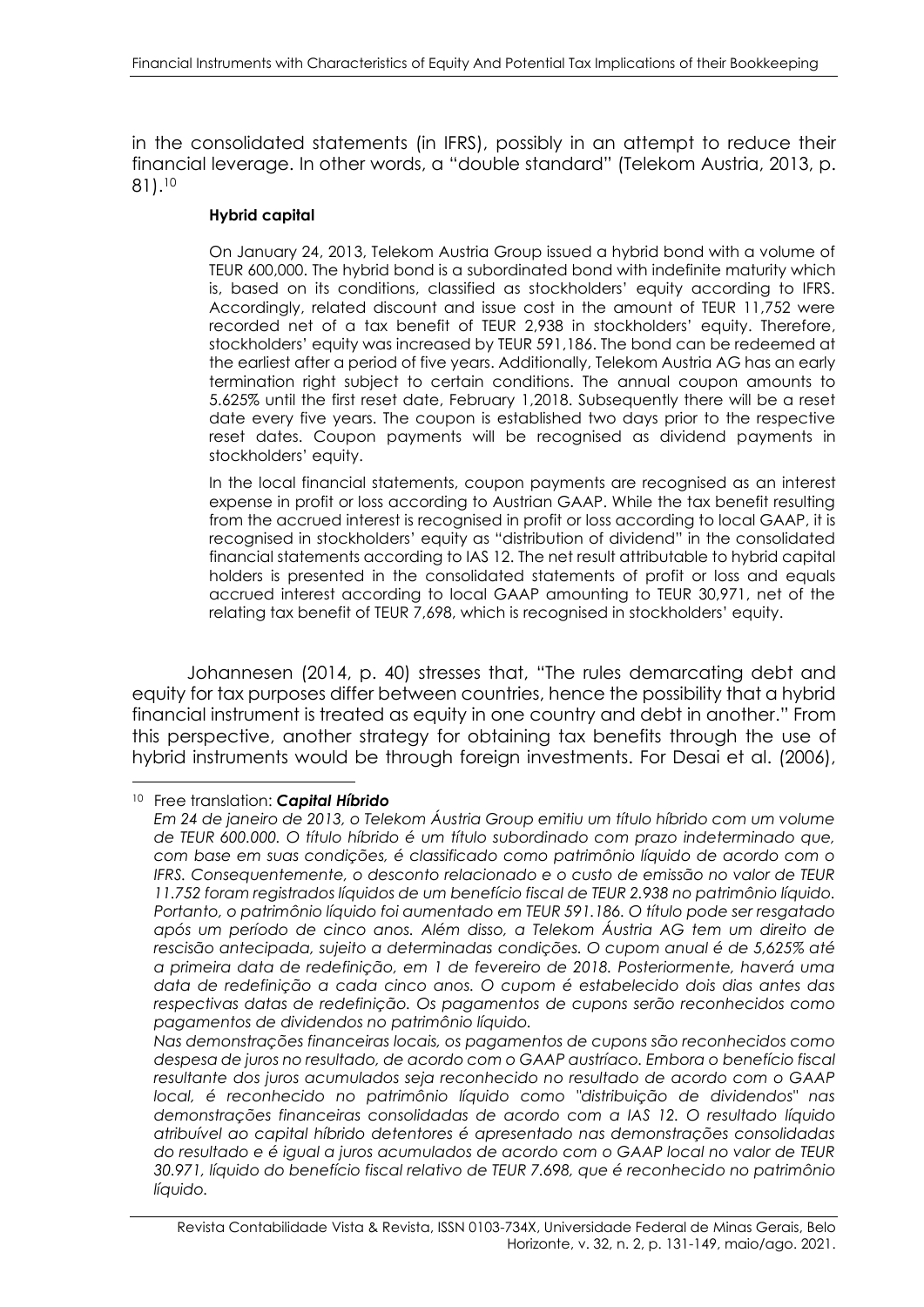the use of financial entities in countries or premises with favorable taxation<sup>11</sup> is a widespread practice among the organizations.

Johannesen (2014) investigated the conditions in which the use of hybrid financial instruments may generate tax benefits through foreign investments. With this objective, the author indicates that the boundaries between debt and equity securities are not deterministic, and given the composition of tax regulations in general, there is relative uncertainty regarding the tax treatment for hybrid instruments. Therefore, due to the applicable tax treatment, the author concludes that the issuance of hybrid securities resides in a probabilistic context.

Drawing from Johannsen (2014) and expanding on the examples, we may consider the issuance of a hybrid instrument whose considerations are reported as financial expenses and, respectively, taken as a reduction from taxable profit. Thus, there are two mutually exclusive ways in which tax authorities may interpret this treatment:

- (i) as validation of the tax procedure executed by the issuer of the instrument, with a probability of P(i), or
- (ii) as a disregard for amounts reported as interest expenses, thereby considering them non-deductible for tax purposes, with a probability of P(ii)  $= 1 - P(i)$ .

Hybrid instrument issuers are expected to deduct the amounts paid as yields from these securities, when P(i)> P (ii). Additionally, it is possible to presume that P(i) will reach closer to 1 if there is a structure that makes use of companies based in other countries, thus making tracking difficult for local tax authorities, and allowing for the amounts raised to be internalized in the final jurisdiction as legitimate debt securities.

Let us consider that organization **Λ** based in country **X** has contributed 100 million euros to offshore company *α* in tax haven **K**. In turn, *α*, by way of a hybrid financial instrument totaling 90 million euros, has allocated resources in *β*, another offshore company of the same financial conglomerate located in tax haven **Y**. Finally,  $\beta$  acquires a debt security in the amount of 85 million euros from company **Δ** based in country **W**. Table 1 presents a summary of this transaction by way of a general accounting chart, given that the entire transaction was conducted in the same functional currency.

<sup>&</sup>lt;sup>11</sup> According to IN SRFB 1037/10 in Brazil, countries or premises with favorable taxation are considered to be in locations that either do not tax income or tax it at a rate under 20% (twenty percent), or even locations whose internal legislation does not allow access to information relative to the corporate composition of legal entities or their ownership. The jurisdictions considered to be countries or premises with favorable taxation are listed in this normative provision.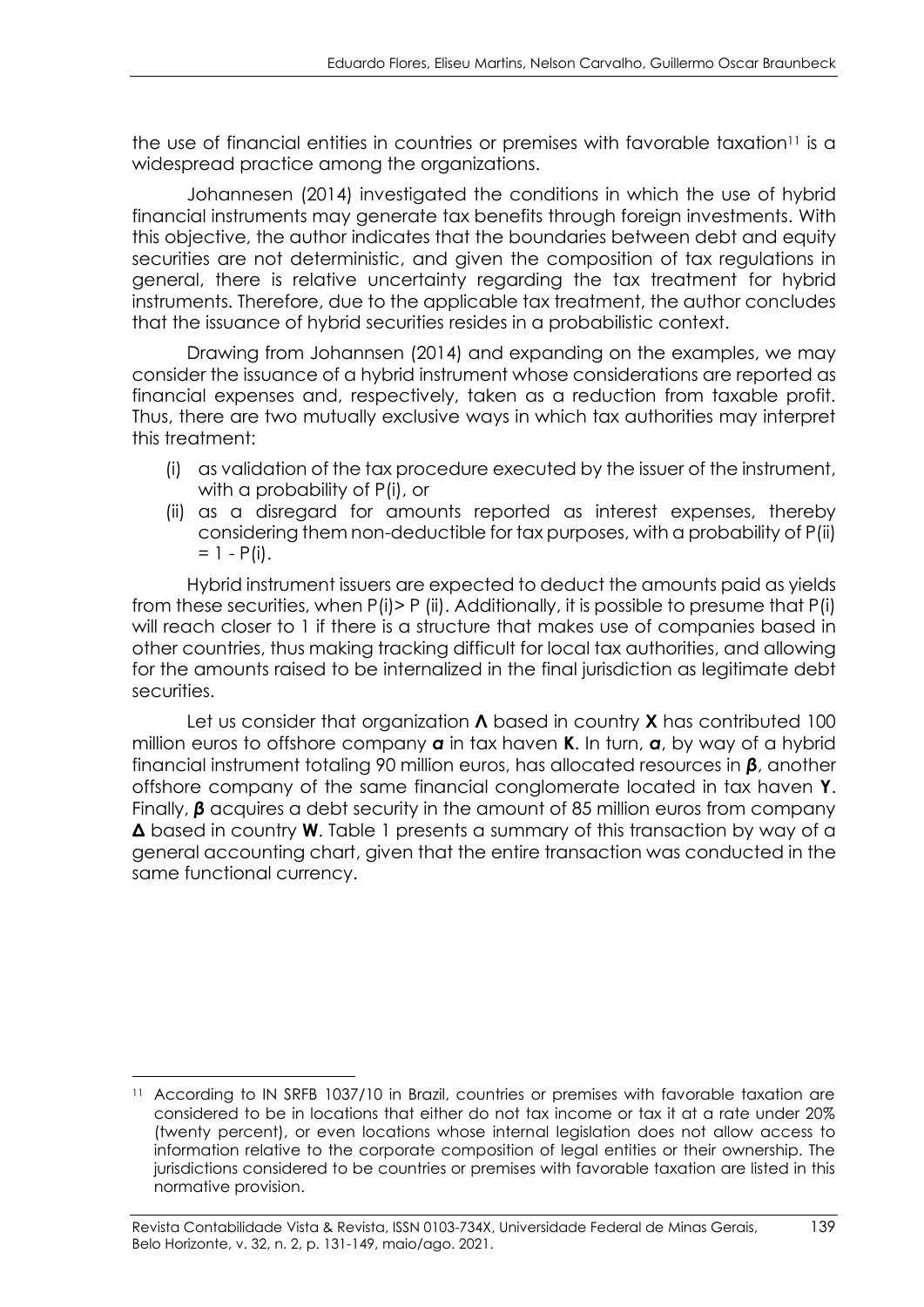#### **Table 1**

Accounting effects of the issuance of hybrid financial instruments through offshore companies

|                            |     | Λ<br>Country (X) |              | B<br>a<br>Country (K)<br>Country (Y) |    |              |         | Country (W)  |
|----------------------------|-----|------------------|--------------|--------------------------------------|----|--------------|---------|--------------|
| <b>Asset</b>               |     |                  |              |                                      |    |              |         |              |
| - Cash and Equivalents     | (a) | €400.000.000     | $\alpha$     | € 10.000.000                         | b) | € 5.000.000  | $\circ$ | € 85,000,000 |
| - Investments              | (a) | € 100,000,000    |              |                                      |    |              |         |              |
| - Investment / HFI         |     |                  | $\mathsf{b}$ | € 90.000.000                         |    |              |         |              |
| - Investments / Securities |     |                  |              |                                      | €  | € 85.000.000 |         |              |
|                            |     |                  |              |                                      |    |              |         |              |
| Liability                  |     |                  |              |                                      |    |              |         |              |
| - Debt security            |     |                  |              |                                      |    |              | €       | € 85.000.000 |
| <b>Owners' Equity</b>      |     |                  |              |                                      |    |              |         |              |
| - Capital                  |     | € 500.000.000    | $\alpha$     | € 100,000,000                        |    |              |         |              |
| - Capital-raising / HFI    |     |                  |              |                                      | b) | € 90.000.000 |         |              |

(a) – Capital contribution of  $\epsilon$  100 million of  $\lambda$  in a.

(b) – Acquisition of Hybrid Financial Instruments (HFI) issued byβin the amount of € 90 million.

 $\epsilon$  – Acquisition of debt securities by β in the amount of  $\epsilon$  85 million, issued by  $\Delta$ .

Source: Authors (2020).

To attain tax advantages from the example above, let us consider that hybrid financial instruments are treated as owners' equity in country **K** and as debt in country **Y**. Thus, in one country there will be treated as interest expenses which shall be received as dividends that were received in the other country.

In summary, the tax advantages of the example shown in Table 1 might be understood more easily by observing only company **Λ** and its subsidiary **Δ**. Taking into account the payment flows of the structured transaction, it is possible to verify that company **Δ** will report financial expenses arising from the debt securities issued along with its result, and it will most likely consider these amounts as deductible for the purpose of taxing profits in country **W**. Company **Λ**, on the other hand, will receive dividends as a form of payment for its investments, which cannot be subjected to a new tax levy in jurisdiction **X**.

From a probabilistic point of view, it is possible to mention that the inclusion of offshore entities created a scenario in which the probability of success determined by the lack of questioning by tax authorities can be defined as P'(i), where  $P'(i) > P(i)$ , given the premise that in this new context hybrid instruments would be hidden through the use of intermediaries **α** and **β**.

Hypothetically, the costs for building companies were not considered, mainly because of the reasoning that such a transaction would only be executed if the gains resulting from the reduction of the effective tax burden with the transaction exceeded the respective expenses.

Moreover, the transaction assumes that company **Λ**, based in country **X**, operates under "safe harbor" conditions with respect to the non-taxation of dividends received from company **Δ**. Nevertheless, the exemplified transaction could be understood, if detected, by the tax authorities as a tax evasion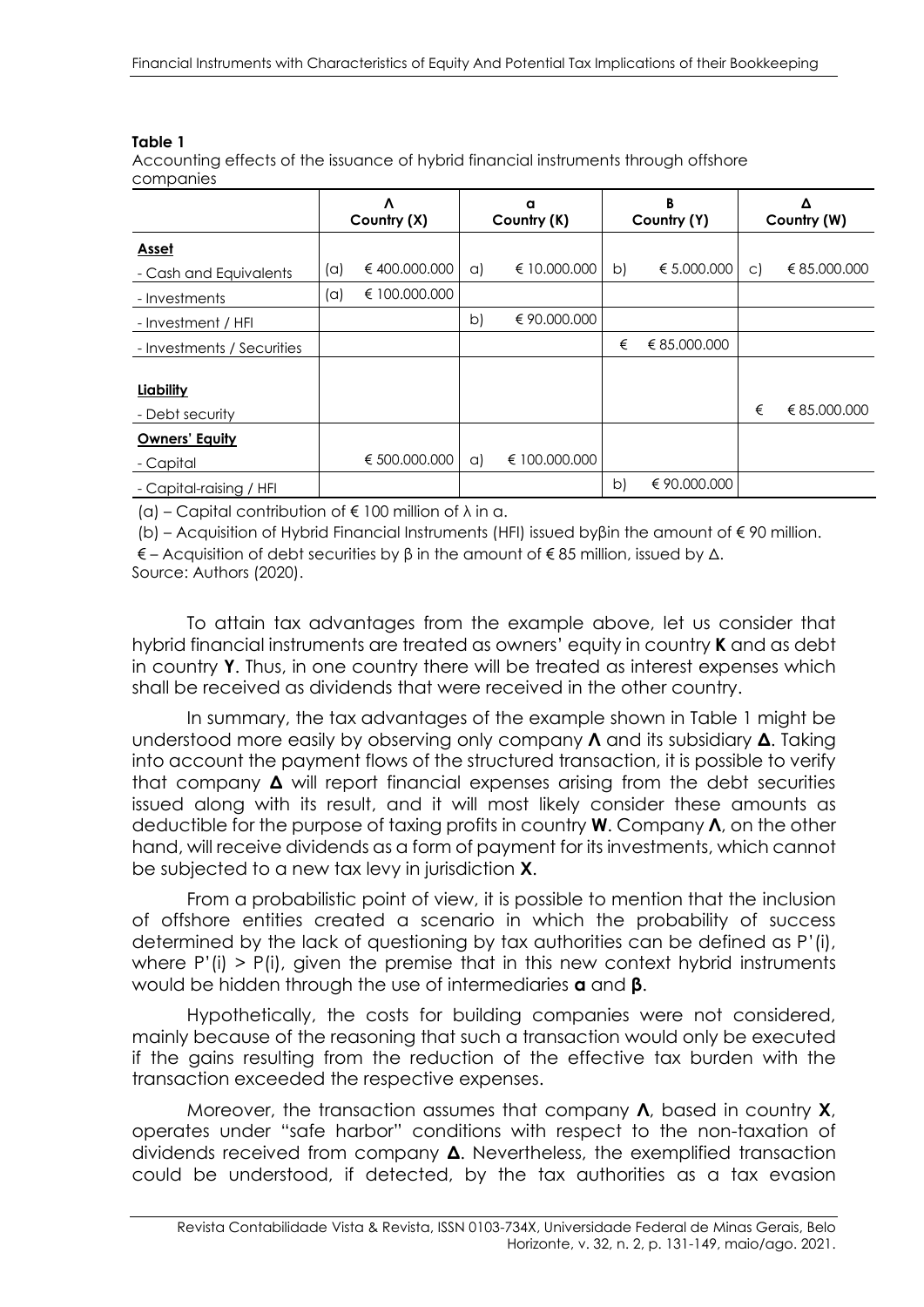mechanism, since the use of offshore companies would have occurred only to detach them from a direct capital contribution from **Λ** to **Δ**.

Johansen (2014) highlights that if the hybrid instrument is first treated as equity in the country of the first vehicle entity and as debt in the jurisdiction where the second conduit is located and the cash flow of the instruments is identical, then there will be no tax impact on the countries wherein the vehicle companies are based.

To effectively demonstrate the tax benefits arising from this structuring, let us presume from one year to the next, **Δ** paid the amount of 1 million euros as remunerative interest to **β**, which in turn, considering the structured chain of the transaction, also paid interest in the amount of 1 million euros to **α** as a form of compensation for the hybrid instrument issued. Given that hybrid instruments are treated as equity instruments in jurisdiction **K**, the amounts received from these contracts will immediately be treated as dividends received and not as interest revenue. Continuously, **α** distributes dividends to **λ** in the same amount of 1 million euros, as demonstrated in Table 2. 12

#### **Table 2**

Payment flow considering accounting disparities in the treatment of hybrid instruments

|                           | Country (X) |             | Country (K) |  | В<br>Country (Y) |    |             | Country (W) |              |
|---------------------------|-------------|-------------|-------------|--|------------------|----|-------------|-------------|--------------|
| Result                    |             |             |             |  |                  |    |             |             |              |
| Revenue with Dividends    | (f)         | € 1,000,000 | €           |  | € 1,000,000      |    |             |             |              |
| Interest Revenue          |             |             |             |  |                  | 'd | € 1,000,000 |             |              |
| Interest Expense<br>$(-)$ |             |             |             |  |                  |    | € 1,000,000 | (d          | € 1,000,000  |
| Results<br>$=$            |             | € 1,000,000 |             |  | € 1,000,000      |    |             |             | -€ 1,000,000 |
| Distributed Dividends     |             |             | (f)         |  | € 1,000,000      |    |             |             |              |

(d) -Interest payment of 1,000,000 euros from Δ to β.

 $\epsilon$  – Interest payment of 1,000,000 euros from  $\beta$  to a, which shall be treated as dividends received in a. (f) – Distribution of dividends of 1,000,000 euros from α to λ.

Source: Authors (2020).

The tax benefits of the abovementioned structure are more objectively demonstrated to the extent that there are no tax payments in the example shown. On the contrary, by focusing closely on Company **Δ**, we observe that there was a generation of losses which will potentially reduce future taxable profits if country **W** accepts tax offsets for past tax losses.

In Country **Y**, no tax on profit is paid, as the amount of interest received equals the amount of interest paid.

Furthermore, the opportunity to use hybrid instruments to reduce the tax burden arises precisely from the accounting differences in understanding the nature of hybrid instruments between countries **Y** and **K**. When treated as a financial liability in jurisdiction **Y**, its payment is reported under the concept of financial expense, eliminating interest revenue in this jurisdiction. However, when it

<sup>&</sup>lt;sup>12</sup> The constitution of reserves of any nature has been ignored for practical purposes, which implies considering that all earnings are distributed in the form of dividends.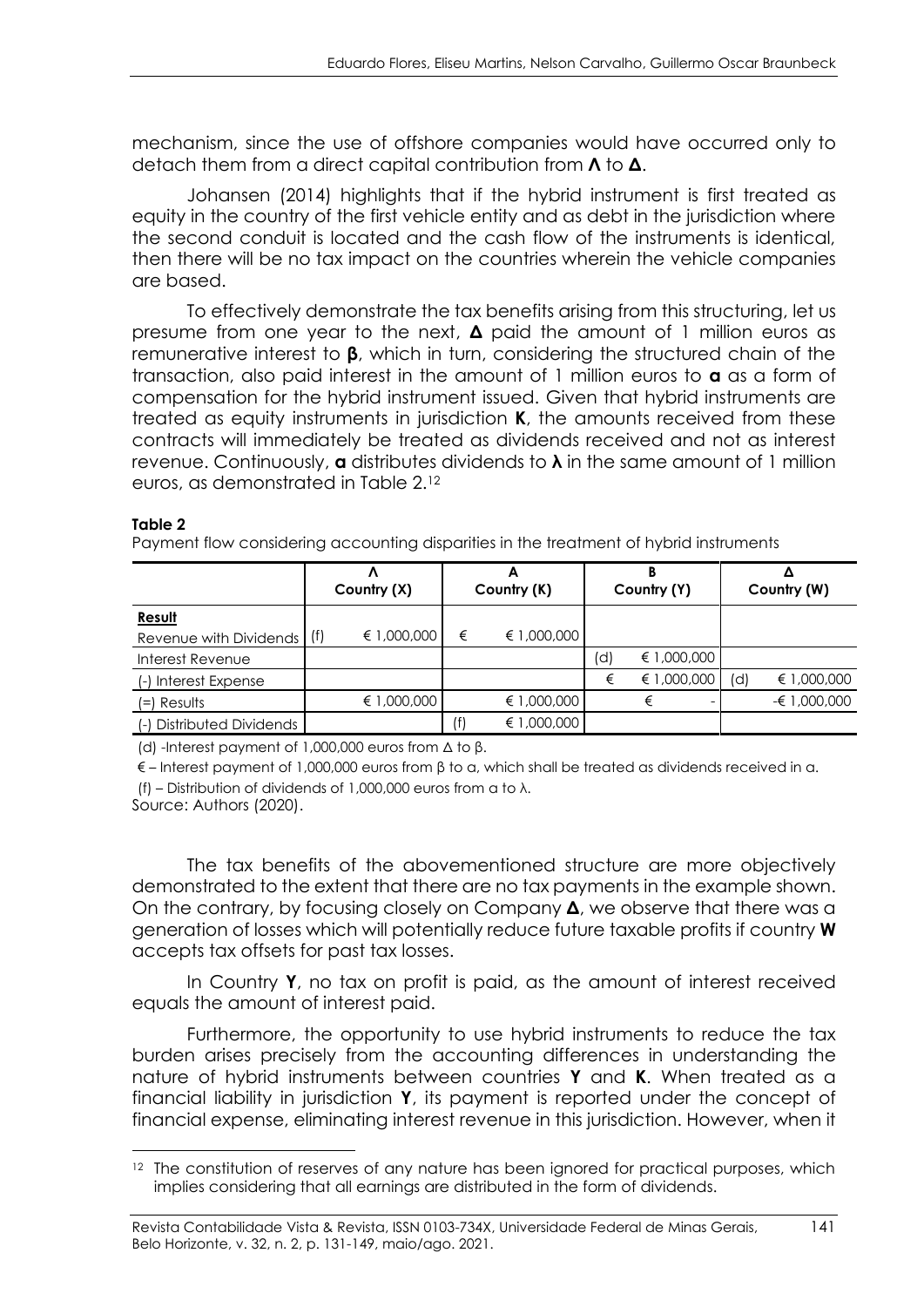is classified as an equity instrument in country **K**, its returns are established as dividends received, which are not offered for taxation, given the "safe harbor" regime.

Accordingly, the returns would reach original investor **Λ** in the form of revenue with dividends, having produced a deductible interest expense in the jurisdiction of subsidiary **Δ**.

Demonstrating in a counterfactual manner how the situation illustrated in Table 2 would not be possible if there was a conceptual alignment for the accounting treatment of hybrid instruments between countries **Y** and **K**, two versions of the same example are illustrated in Table 3. Panel A considers that both jurisdictions classify hybrid instruments as a financial liability; Panel B assumes that both countries qualify hybrid instruments as owners' equity.

#### **Table 3**

Counterfactual examples of the treatment of hybrid instruments considering a conceptual alignment between K and Y

#### **Panel A**

Both jurisdictions classify hybrid financial instruments as a financial liability

|                               |     |             | a           |             |     |             |     | Δ             |
|-------------------------------|-----|-------------|-------------|-------------|-----|-------------|-----|---------------|
|                               |     | Country (X) | Country (K) |             |     | Country (Y) |     | Country (W)   |
| Result                        |     |             |             |             |     |             |     |               |
| Revenue with Dividends        | (f) | € 850,000   |             |             |     |             |     |               |
| Interest Revenue              |     |             | (e')        | € 1,000,000 | (d) | € 1,000,000 |     |               |
| (-) Interest Expense          |     |             |             |             | e'  | € 1,000,000 | (d) | € 1,000,000   |
| (=) Results                   |     | € 850,000   |             | € 1,000,000 |     | €           |     | $-61,000,000$ |
| Taxes on profits 15%<br>$(-)$ |     |             | (h)         | € 150,000   |     |             |     |               |
| Distributed Dividends         |     |             |             | € 850,000   |     |             |     |               |

(e') – Interest payment of 1,000,000 euros from β to α, which are treated as interest both in countries Y and K.

(h) -Tax rate on profit.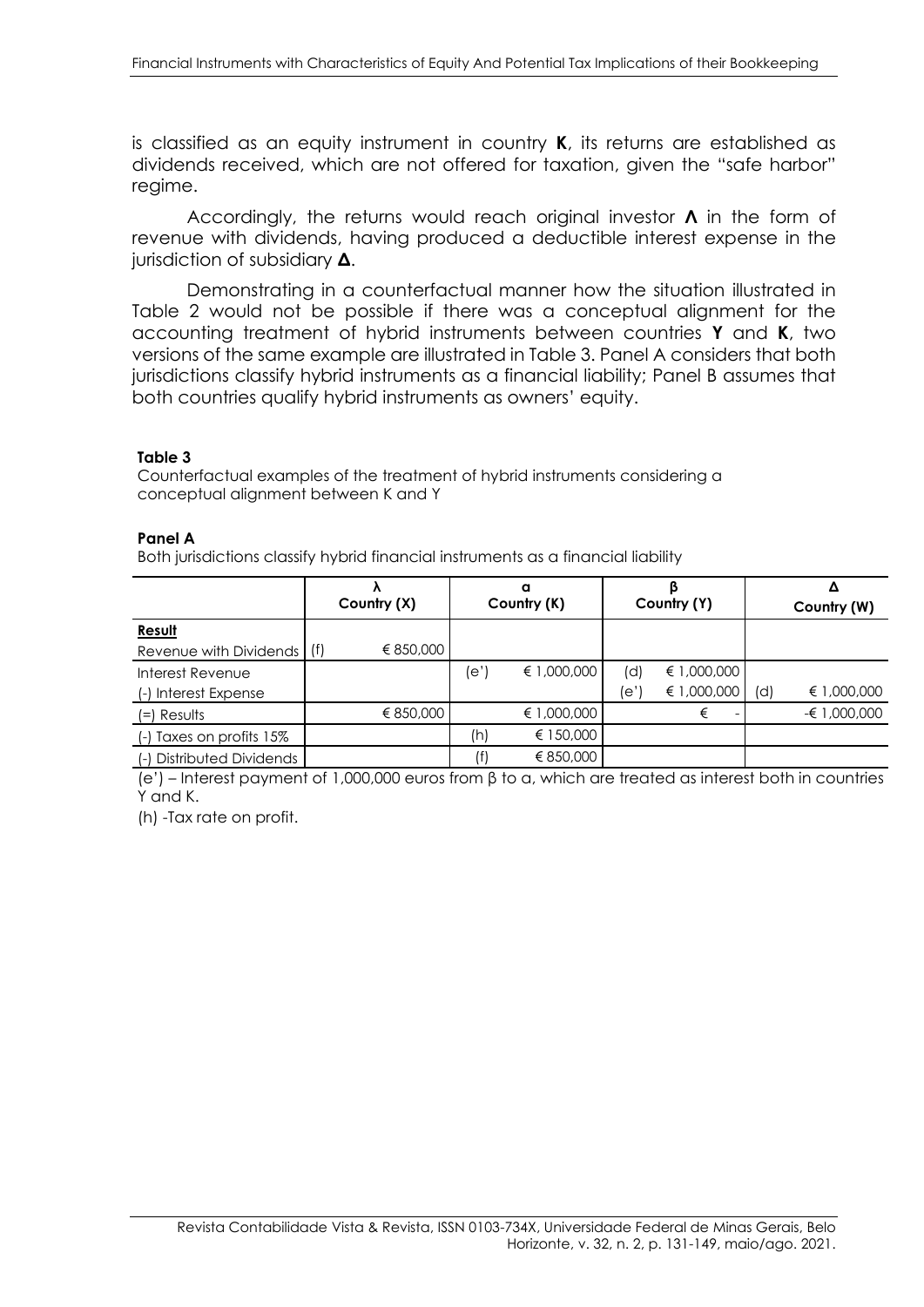#### **Panel B**

Both jurisdictions classify hybrid financial instruments as owners' equity

|                           | Country (X) |   | a<br>Country (K) |      | Country (Y) |     | Country (W)  |  |               |
|---------------------------|-------------|---|------------------|------|-------------|-----|--------------|--|---------------|
| Result                    |             |   |                  |      |             |     |              |  |               |
| Revenue with Dividends    | (f)         | € | 850,000          | le'' | € 850,000   |     |              |  |               |
| Interest Revenue          |             |   |                  |      |             | (d) | € 1,000,000  |  |               |
| Interest Expense<br>$(-)$ |             |   |                  |      |             |     |              |  | € 1,000,000   |
| Results<br>$(=)$          |             | € | 850,000          |      | € 850,000   |     | € 1,000,000  |  | $-61,000,000$ |
| Taxes on profits 15%      |             |   |                  |      |             | (h) | 150,000<br>€ |  |               |
| (-) Distributed Dividends |             |   |                  |      | € 850,000   | le' | 850,000<br>€ |  |               |

(e') – Payment of dividends of 850,000 euros from β to α, which are treated as distributed dividends.

(h) -Tax rate on profit.

It is important to note that the economic rationale seeking tax reductions through the use of HFI would be empty in both panels, since the payment values would be taxed in either country **K** or **Y**, whether hybrid instruments are considered to be financial liabilities or equity instruments.

This observation confirms comments made by the OECD (2012) that the nontaxation of hybrid instruments can occur due to the existence of asynchronous rules between countries. Similarly, we may presume that this issue is broader and also affects other jurisdictions that are not member states of this organization, thus reinforcing the premise that the taxation of hybrid financial instruments must be understood as an object to be studied and regulated by an international group, following the efforts made by the Base Erosion and Profit Shifting (BEPS) project which aims to provide clear international solutions to counteract tax planning strategies that exploit loopholes and flaws in legislative systems to artificially change taxation on profits and to tax this item in more favorable locations (OECD, 2014).

# **4 POTENTIAL IMPACT OF ACCOUNTING FOR HYBRID INSTRUMENTS ON THIN CAPITALIZATION RULES**

In general, thin capitalization rules are intended to limit interest deductibility when liability with related parties is excessive in relation to its capital. For Custódio and Aquino (2010), thin capitalization policies set out to stimulate the permanence of long-term capital (permanent investment) vis-à-vis the inhibition of reporting artificial interest expenses.

Klostermann (2007, p. 13) established the following:

It is a fact that the conditions for, definitions of and exceptions from thin capitalization rules vary from country to country. The aim of every set of regulations on thin capitalization, however, is the same: the avoidance of excessive debt financing, especially through shareholders, and of the corresponding loss of tax revenue in the source country.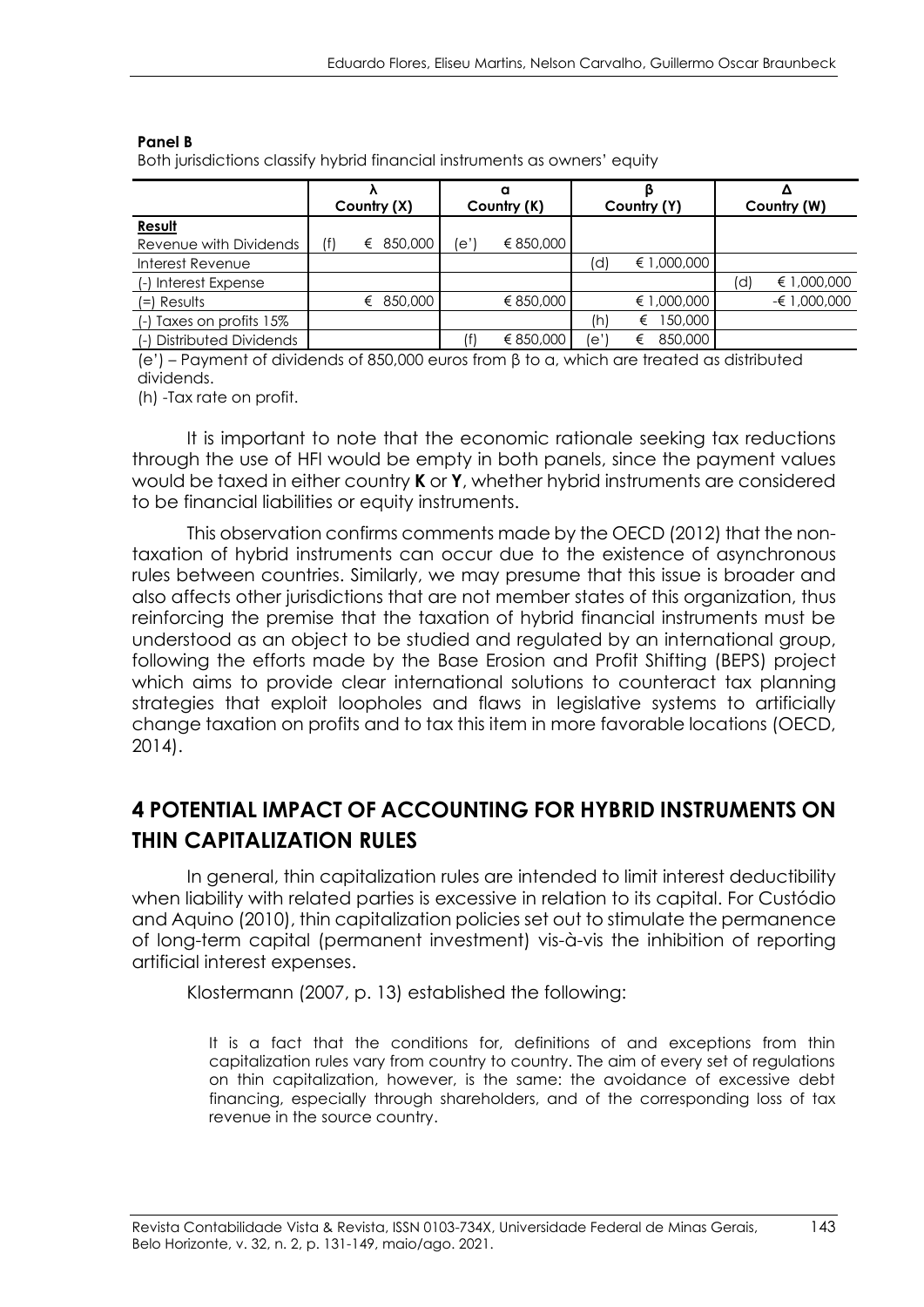Piltz (1996) clarifies that the limits for thin capitalization are generally set forth by means of financial indicators, which compute the ratio between indebtedness with the overseas affiliated company and its respective equity interest in the local subsidiary, as shown in Equation (1):

$$
TCI = \sum_{j=1}^{n} LFI_j / \sum_{k=1}^{n} EFI_k \quad Equation (1)
$$

Where: TCI denotes the thin capitalization indicator.  $\sum_1^n LFI$  represents the total monetary balance of loans obtained from foreign investors, considering the first to the n<sup>th</sup> contract. Finally,  $\sum_1^n EFI$  indicates the total equity interest held by foreign investors who have loans with the local subsidiary, considering the restriction 0 <EFI *≤* Capital.

According to Ernst and Young (2010), the values admitted for the thin capitalization indicator (TCI) vary according to the rules of each location. For example, in Luxembourg a maximum value of approximately 5.6 is allowed. That is, for every euro invested in the company's capital by foreign shareholders, it is possible to allocate 5.6 euros as loans linked to foreign shareholders. In the United States of America, this ratio is 1.5. Values that exceed these proportions will potentially be set aside and considered as non-deductible for the purpose of taxing profit. For an expressive range of jurisdictions, the maximum value for TCI is in the order of  $3(3:1)$ .

It is worth noting that thin capitalization rules are based, in general, on the definitions of owners' equity and financial liabilities established through accounting standards (Klostermann, 2007). Thus, if a given hybrid security is admitted as an equity instrument for the purposes of the financial statements, it will probably be understood within the scope of the thin-cap rules, unless the tax rules determine a different treatment.

For instance, let us consider that company μ based in jurisdiction Q—where there are no specific rules for taxing hybrid financial instruments—has loans with its foreign investor τ in the amount of 15 million euros. The current equity interest of τ in μ is 5 million euros. Therefore, if we apply Equation (1), we would obtain a TCI of 3 (15/5). This ratio indicates that for every euro invested by τ, there are another 3 euros taken as debt related to μ.

Let us assume that the thin capitalization rules of jurisdiction Q allow for a maximum TCI of 2(2:1), and depending on this imposition, the group decides to exchange part of the debt securities in the amount of 7 million euros for hybrid financial instruments, which shall be delivered to τ.

These hybrid securities will be reported by μ in the balance sheet, because they are based on the company's understanding that these securities have economic and financial characteristics that are closer to the concept of equity instruments than debt securities, although the motivation for this exchange arose from the need to reduce the rate of thin capitalization.

If we apply Equation (1) again, it is possible to verify that after issuance of the hybrid instruments, the TCI of company μ was reduced to 1.6 (8/5).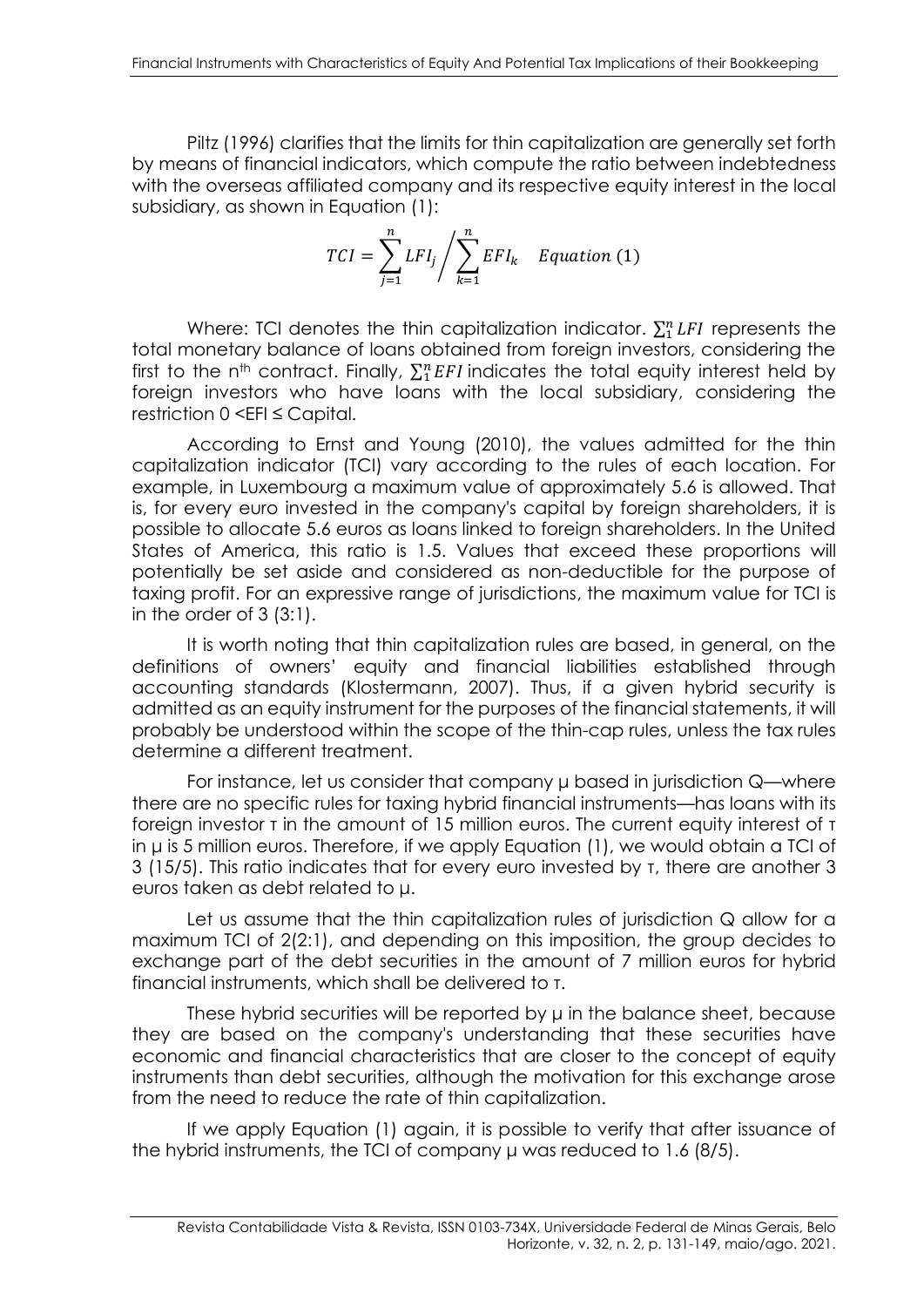#### **Table 4**

Conversion of debt securities to hybrid financial instruments

|                                 | Moment 0         |            |     |   | Moment 1    |
|---------------------------------|------------------|------------|-----|---|-------------|
|                                 | μ<br>Country (Q) |            |     |   | Country (Q) |
| <b>Asset</b>                    |                  |            |     |   |             |
| - Cash and Equivalents          | €                | 20.000.000 |     | € | 20,000,000  |
| - Fixed                         | €                | 25.000.000 |     | € | 25.000.000  |
| Liability                       |                  |            |     |   |             |
| Loans with T                    | €                | 15.000.000 | (a) | € | 8.000.000   |
| <b>Owners' Equity</b>           |                  |            |     |   |             |
| - Capital                       | €                | 30.000.000 |     | € | 30.000.000  |
| - Hybrid Instrument             |                  |            | (a) | € | 7.000.000   |
| Thin Capitalization Index (TCI) | 3,0              |            |     |   | 1,6         |

(a) Conversion of debt securities to hybrid financial instruments. Source: Authors (2020).

Even without increasing the capital of organization μ, it is possible to observe a dilution of the TCI, thus ruling out the possibility of setting aside interest on loans, whose counterpart is foreign investor τ. Similarly, because there are no specific rules in jurisdiction Q for the taxation of hybrid financial instruments, the issuer of these securities may feel encouraged to treat the considerations for those securities as tax-deductible expenses.

In the hypothetical example shown in Table 4, the costs of issuing hybrid instruments were not taken into account for the same reasons as in Table 1.

We can therefore conclude that the existence of rules to prevent thin capitalization without standards regulating the taxation of hybrid financial instruments constitutes an incomplete set of regulations that can even stimulate the use of this type of financial instrument by those seeking tax planning with debatable consequences.

### **5 FINAL CONSIDERATIONS**

This study assessed how accounting records for hybrid financial instruments could have an impact of a tax nature. More specifically, in the context of investments on international platforms, we observed the interrelationships in the accounting of hybrid instruments, as well as the impact of such assessments on the advent of corporate thin capitalization.

Within the scope of the justifications which led to the development of this study, we refer to how the tax benefits derived from multinational corporate structures could provide incentives for the issuance of hybrid financial instruments, which, taken as mechanisms for tax management, could lead to a reduction in the taxable profits of companies using this type of capital-raising.

Considering the existence of potential asymmetries between the existing tax systems in different jurisdictions, we found that the assessments for these securities allow for the considerations arising from these papers to be taken as deductible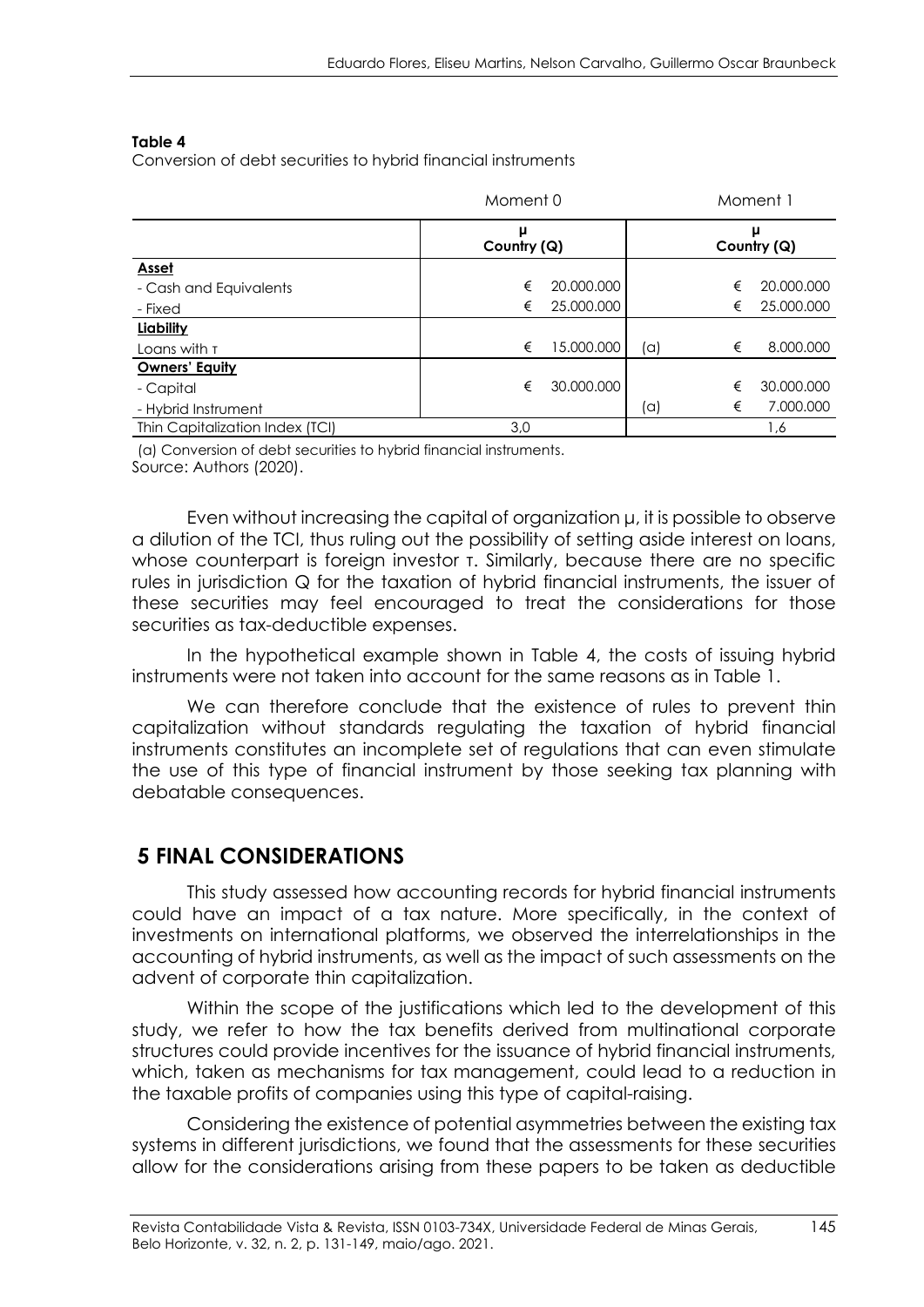interest expenses in the countries of origin of the payment and even reach foreign investors as dividends exempted from taxation. This finding corroborates statements made by the OECD (2012) in which the organization indicates that the dysfunctions between the tax systems can provide for the non-taxation of the returns generated by the hybrid securities.

As for thin capitalization rules, we identified that hybrid instruments can aid with the artificial dilution of the TCI, more notably, by converting legitimate debt securities into hybrid instruments that are eligible for reporting in the balance sheets. This finding indicates that the regulations that prevent the reduction of taxable profit through artificial interest expenses become less efficient when no specific rules for taxing hybrid instruments have been created.

Additionally, we reiterate the importance of the IASB initiative for starting a project for the study and the potential issuance of a standard that aligns the accounting treatment of financial instruments with equity characteristics among the countries that adopt the IFRS. After all, it is precisely in the contractual misalignment that these instruments should be treated as financial liabilities or equity instruments where there exists minimally questionable tax practices concerning their opportunities.

In light of the disparities provided herein, we can conclude that, although hybrid financial instruments are important alternatives for capital-raising, especially considering the new demands of the allocators of economic resources, tax rules need to determine specific tax treatments for these instruments. In a scenario where there is no tax treatment that excludes any benefits from the use of hybrid financial instruments, there will be widely reported incentives to use this type of contract for the purpose of reducing the tax burden through devices founded on the asymmetries of treatment between jurisdictions.

## **REFERENCES**

- Ammann, M., Kind, A., & Wilde, C. (2003). Are convertible bonds underpriced? An analysis of The French market. *Journal of Banking & Finance,* 27(4), 635-653.
- Áustria Telekom. (2013). *Annual Financial Report*. Recuperado em: [https://cdn1.a1.group/final/en/media/pdf/TAG\\_Annual\\_Financial\\_Report\\_20](https://cdn1.a1.group/final/en/media/pdf/TAG_Annual_Financial_Report_2013.pdf) [13.pdf](https://cdn1.a1.group/final/en/media/pdf/TAG_Annual_Financial_Report_2013.pdf)
- Bade, B. (2009). Comment on the weighted average cost of capital is not quite right. *The Quarterly Review of Economics and Finance,* 49(4), 1476–1480.
- Barsch, S.-E. (2012). *Taxation of Hybrid Financial Instruments and the Remuneration Derived Therefrom in an International and Cross-boarder Context.* Manheim: Springer.
- Bonaimé, A. A., Öztekin, Ö., & Warr, R. S. (2014). Capital structure, equity mispricing, and stock repurchases. *Journal of Corporate Finance,* 1(26), 182-200.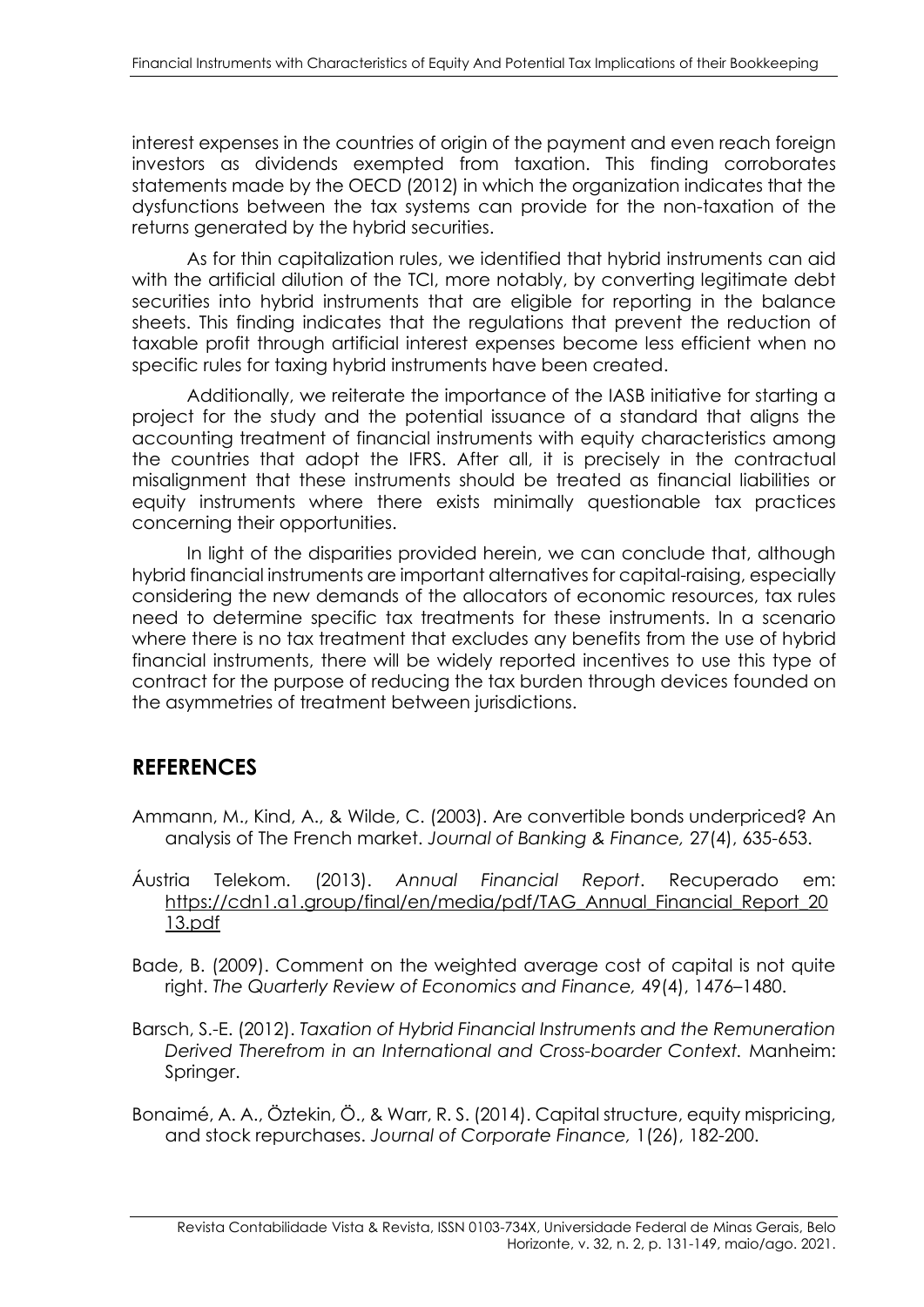- Carvalho, N., & Flores, E. (2014). Instrumentos financeiros híbridos: possível conflito entre essência x forma? In Mosquera, R. Q., & Lopes, A. B. *Controvérsias jurídico-contábeis: aproximações e distanciamentos* (pp. 313-324). São Paulo: Dialética.
- Cigola, M., & Peccati, L. (2005). On the comparison between the APV and the NPV computed via the WACC. *European Journal of Operational Research,* 2(161), 377-385.
- Comitê de Pronunciamentos Contábeis. (2009). *CPC 38: Instrumentos financeiros: reconhecimento e mensuração* [CD]. Recuperado 01 junho de 2015 em: [http://www.cpc.org.br/CPC/DocumentosEmitidos/Pronunciamentos/Pronun](http://www.cpc.org.br/CPC/DocumentosEmitidos/Pronunciamentos/Pronunciamento?Id=69) [ciamento?Id=69.](http://www.cpc.org.br/CPC/DocumentosEmitidos/Pronunciamentos/Pronunciamento?Id=69)
- Comitê de Pronunciamentos Contábeis. (2009). *CPC 39: Instrumentos financeiros: apresentação* [CD]. Recuperado 01 junho de 2015 em: [http://www.cpc.org.br/CPC/Documentos-](http://www.cpc.org.br/CPC/Documentos-Emitidos/Pronunciamentos/Pronunciamento?Id=70)[Emitidos/Pronunciamentos/Pronunciamento?Id=70](http://www.cpc.org.br/CPC/Documentos-Emitidos/Pronunciamentos/Pronunciamento?Id=70)
- Custódio, P., & Aquino, F. T. (2010). Thin Capitalization e seus Impactos para as Instituições Financeiras. *O Direito Tributário e o Mercado Financeiro e de Capitais* (pp. 299-313). São Paulo: Dialética.
- Desai, M., Foley, F., & Hines, J. (2006). The demand for tax haven operations. *Journal of Public Economy,* 3(90), 513-531.
- Durtodoir, M., & Gucht, L. V. (2007). Are there windows of opportunity for convertible debt issuance? Evidence for Western Europe. *Journal of Banking & Finance,* 9(31), 2828-2846.
- Ernst & Young. (2010). *The 2010 worldwide corporate tax guide*. EYGM.
- Gupta, S., & Newberry, K. (1997). Determinants of the variability on corporate effective tax rates: evidence from longitudinal data. *Journal of Accounting and Public Policy*, 16(1), 1-34.
- Hopkins, P. (1996). The Effect of Financial Statement Classification of Hybrid Financial Instruments on Financial Analysts' Stock Price Judgments. *Journal of Accounting Research,* 34, 33-50.
- International Accounting Standards Board. (2019). *Financial Instruments with Characteristics of Equity*. Recuperado em [https://www.ifrs.org/projects/work](https://www.ifrs.org/projects/work-plan/financial-instruments-with-characteristics-of-equity/)[plan/financial-instruments-with-characteristics-of-equity/](https://www.ifrs.org/projects/work-plan/financial-instruments-with-characteristics-of-equity/)
- Johannesen, N. (2014). Tax avoidance with cross-border hybrid instruments. *Journal of Public Economics*, 112, 40-52.
- Kahraman, C., Beskese, A., & Ruan, D. (2004). Measuring flexibility of computer integrated manufacturing systems using fuzzy cash flow analysis. *Information Sciences*, 168(1), 77-94.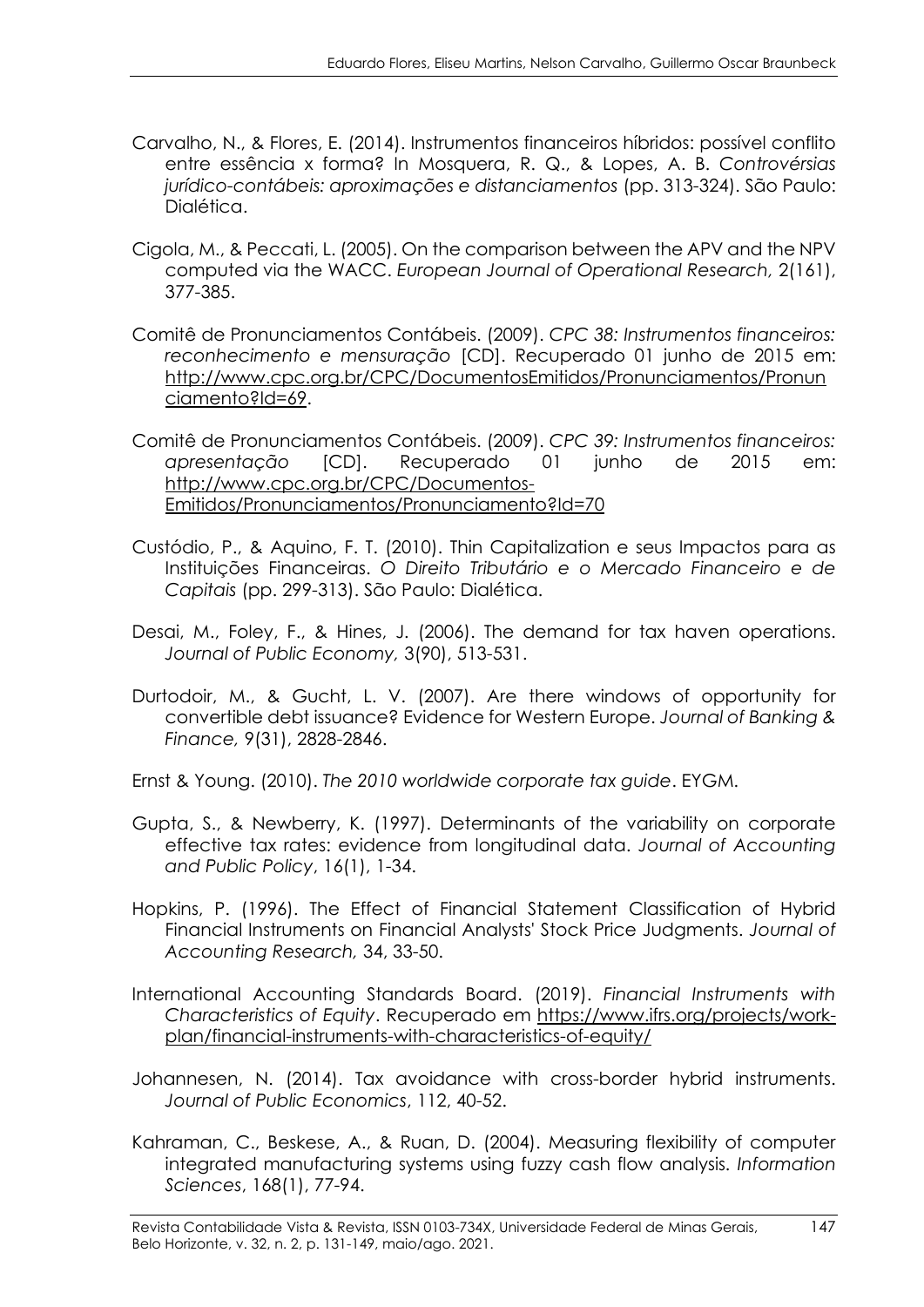- Klostermanm, M. (2007). The consequences of hybrid Finance in thin capitalization situations. an analysis of the substantive scope of National Thin Capitalization Rules with special Emphasis on Hybrid Financial Instruments. *International Tax Coordinator*, Available at SSRN 1137591.
- Lee, H. W., & Gentry, J. A. (1995). An empirical study of the corporate choice among common stock, convertible bonds and straight debt: A cash flow interpretation. *The Quarterly Review of Economics and Finance,* 35(4), 397-419.
- Lee, H. W., & Figlewicz, R. E. (1999). Characteristics of firms that issue convertible debt versus convertible preferred stock. *The Quarterly Review of Economics and Finance*, 39(4), 547-563.
- Lee, W. S., & Tu, W. S. (2011). Combined MCDM Techniques for Exploring Company Value Based on Modigliani-Miller Theorem. *Expert Systems with Applications,* 38(7), 8037–8044.
- Martins, G. D., & Theóphilo, C. R. (2009). *Metodologia da investigação científica para Ciências Sociais Aplicadas.* São Paulo: Atlas.
- Miller, M. H. (1977). Debt and Taxes. *Journal of Finance*, 32, 261-275.
- Modigliani, F., & Miller, M. (1958). The cost of capital, corporation finance and the. *American Economic Review,* 48(3), 261-297.
- Modigliani, F., & Miller, M. H. (1963). Corporate income taxes and the cost of equity: A correction. *American Economic Review*, 53, 433-443.
- Myers, S. (1984). The capital structure puzzle. *Journal of Finance,* 39(3), 575-592.
- Myers, S., & Majluf, N. (1984). Corporate financing and investment decisions when firms have information that do not have. *Journal of Financial Economics,* 13, 187-221.
- OCDE, O. (2012). *The internal market: factual examples of double non-taxation cases*. Recuperado 01 de junho de 2015 em: [http://ec.europa.eu/taxation\\_customs/common/consultations/tax/2012\\_dou](http://ec.europa.eu/taxation_customs/common/consultations/tax/2012_double_non_taxation_en.htm) [ble\\_non\\_taxation\\_en.htm](http://ec.europa.eu/taxation_customs/common/consultations/tax/2012_double_non_taxation_en.htm)
- OCDE, O. *BEPS. (*2014). *Explanatory Statements*. Recuperado 25 de agosto de 2015 em: [http://www.oecd.org/ctp/beps-2014-deliverables.htm.](http://www.oecd.org/ctp/beps-2014-deliverables.htm)
- Piltz, D. J. (1996). *International aspects of thin capitalization* (pp. 83-140). Kluwer Law International: The Hague.
- Roon, F., & Veld, C. (1998). Announcement effects of convertible bond loans and warrant-bond loans: An empirical analysis for the Dutch market. *Journal of Banking & Finance,* 22, 1481-1506.